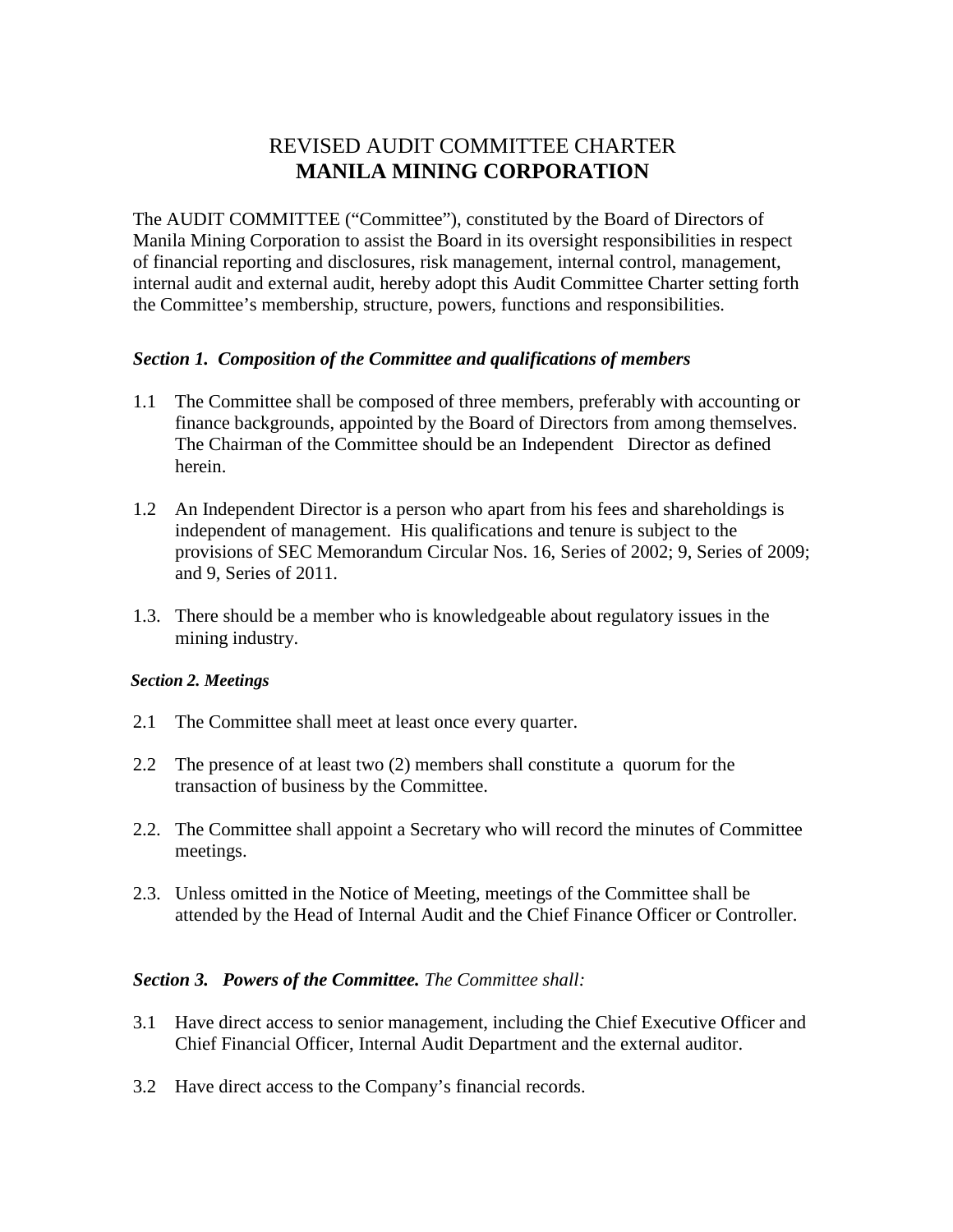- 3.3 Have direct access to financial resources for the dispensation of its functions, including the engagement of advisors or consultants and attendance of trainings and seminars.
- 3.4 Require any officer or department head of the Company to report to the Committee at any regular or special meeting.

### *Section 4. Responsibilities of the Committee*

- 4.1 Perform oversight financial management functions specifically in the areas of managing credit, market, liquidity, operational, legal and other risks of the company, and crisis management.
- 4.2 Perform oversight functions over the corporation's internal and external auditors. It should ensure that the internal and external auditors act independently of each other, and that both auditors are given unrestricted access to all records, properties and personnel to enable them to perform their respective audit functions.
- 4.3 Assist the Board in the performance of its oversight responsibility for the monitoring of compliance with applicable laws, rules and regulations.
- 4.4 Elevate to international standards the accounting and auditing processes, practices and methodologies.
- 4.5 Ensure that a business continuity plan is in place.
- 4.6 Report to the Board quarterly its activities and findings.
- 4.7 Review the reports submitted by the internal and external auditors.
- 4.8 Review the status of all internal audit and external audit recommendations and their implementation.
- 4.9 Review and approve the annual internal audit plan. The plan shall include, among others, a) the resources and budget necessary to implement it; b) audit scope and frequency; and c) a review of internal control mechanisms, related party transactions, fraud prevention and risk awareness.
- 4.10 Ensure that the Internal Audit head functionally reports directly to the Committee and is free from interference by outside parties.
- 4.11 Recommend to the Board the appointment of the Company's External Auditor.
- 4.12 Prior to the commencement of the audit, discuss with the external auditor the nature, scope and expenses of the audit.